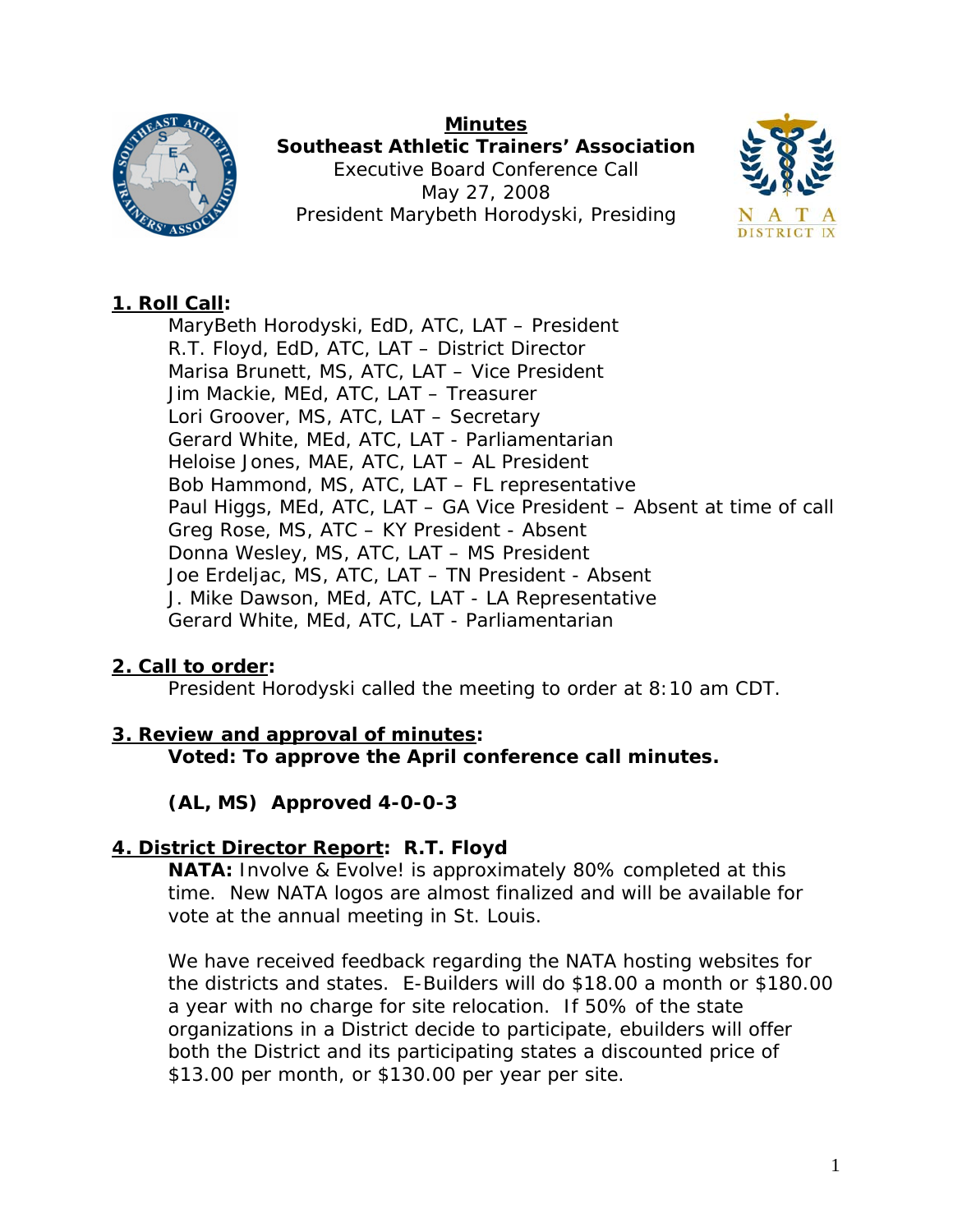District 4 has some of the same issues that we in District 9 are having regarding some states wanting to raise their state dues but not all of them wanting to raise dues. The NATA office is looking into this and determining the feasibility of them (NATA) continuing to collect the dues (with the different state dues) and the District Treasurer would be responsible for allocating the dues to each state.

#### **5. President's Report: MaryBeth Horodyski**

SEATA Executive Board will be meeting on Wednesday June 18, 2008, 10:30 – 12:30 in the Pershing Ballroom of the Renaissance Grande Hotel. Our District members meeting will be held at 3:45 on the same day.

State President Donna Wesley (MS), Treasurer Mackie and President Horodyski will be meeting later this week regarding finances.

### **6. Vice-President's Report: Marisa Brunett**

The 2010 contract for the SEATA Clinical Symposium and Members Meeting from the Bay Point Resort in Panama City Beach, Florida is available to us now. The only difference in this contract and our 2009 contract is a \$6.00 room rate increase. Food and beverage cost will remain the same. The dates are slightly different for 2010 with our meeting currently scheduled for the end of March (March 24-28) right now. We do have the third week of March on hold with the hotel, in the event that week opens up. We would like to get the 2010 contact voted on so we can begin looking at 2011 and 2012 sites. Vice President Brunett is going to Savannah, Georgia this weekend for a site visit.

#### **Voted: To approve the 2010 location and contract for our SEATA Annual Clinical Symposium and Members Meeting.**

## **(AL, LA) Approved 4-0-0-3**

#### **7. Treasurer's Report: Jim Mackie**

| • Previous bank balance (4/1/2008)        | \$159,429.37 |
|-------------------------------------------|--------------|
| Current bank balance (4/30/2008)          | \$88,367.81  |
| • Previous investment balance (3/31/2008) | \$217,900.50 |
| Current investment balance (4/30/2008)    | \$221,098.88 |

#### **8. Review and approval of SEATA By-Laws proposed changes rewording**

Discussion is presented on a few small changes that need to be made.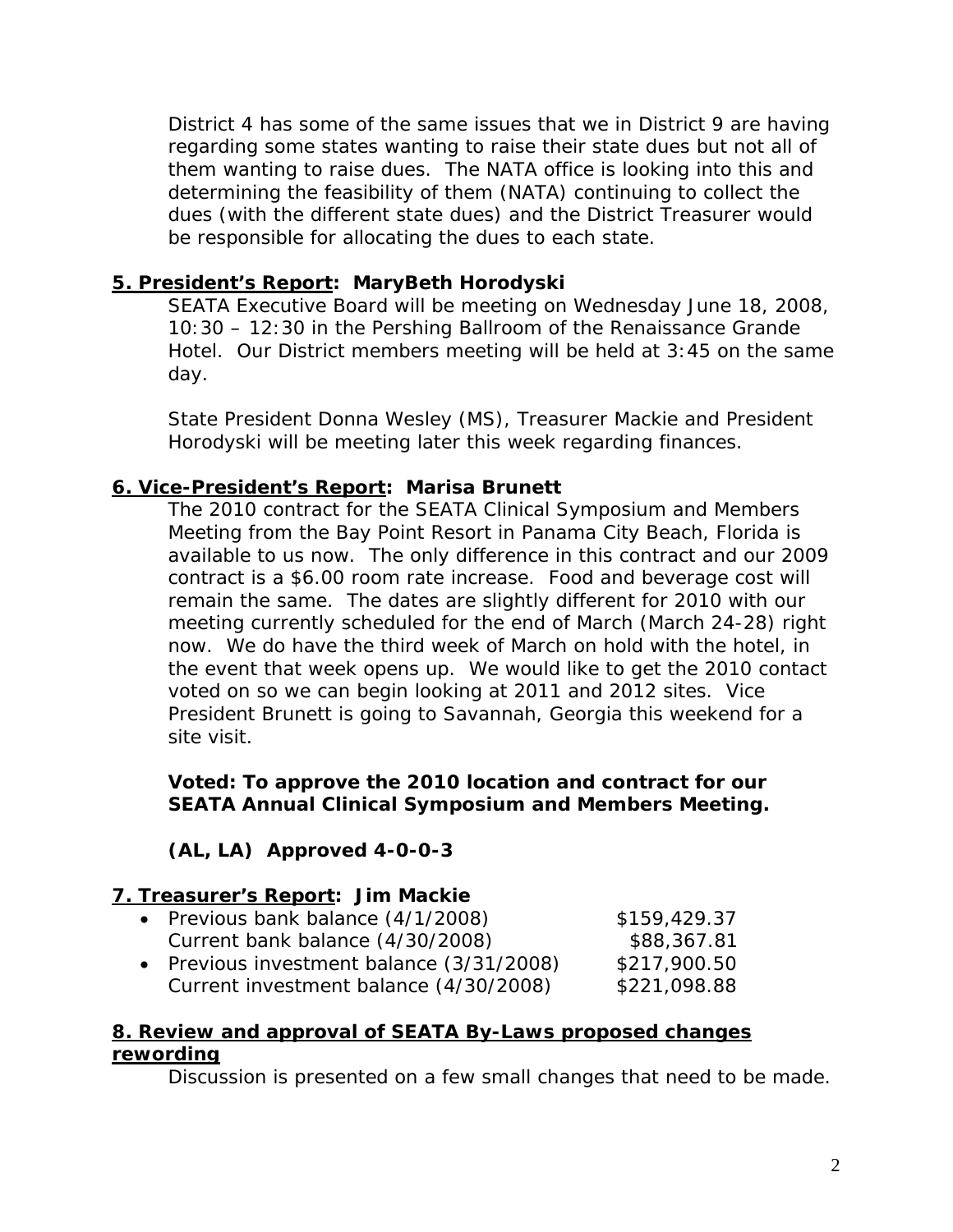#### *Paul Higgs joins the call*

#### **Voted: To approve the final rewording of the SEATA By-Laws proposed changes and to prepare this document to be sent out to the membership for a vote.**

## **(LA, MS) Approved 5-0-0-2**

Discussion is presented regarding the timeline for the voting process. It is decided the postcards will be sent out June  $2^{nd}$  to the eligible voting members of SEATA. July 2<sup>nd</sup> will be the postmark date for return ballots.

#### **9. Committees:**

1. Conversion of existing NATA District 9 Memorial Resolutions Committee to SEATA Memorial Resolutions Committee effective with June Annual meeting.

**Voted: To proceed with the conversion of the NATA District IX Memorial Resolutions Committee to SEATA Memorial Resolutions Committee effective with the June NATA Annual Meeting and Clinical Symposia.** 

#### **(LA, AL) Approved 5-0-0-2**

2. Disbandment of District 9 EC Educational Multimedia Committee.

#### **Voted: To approve the disbandment of District IX EC Educational Multimedia Committee effective with the June Annual Meeting and Clinical Symposia.**

#### **(LA, MS) Approved 5-0-0-2**

3. Career Assistance Committee change to a project team for District 9.

#### **Voted: To approve the conversion of the Career Assistance Committee to a District IX project team effective with the June Annual Meeting and Clinical Symposia.**

4. Committee appointments: Dan Volpe (KY) to PR Committee

**Voted: To approve the above individual for the Public Relations Committee.**